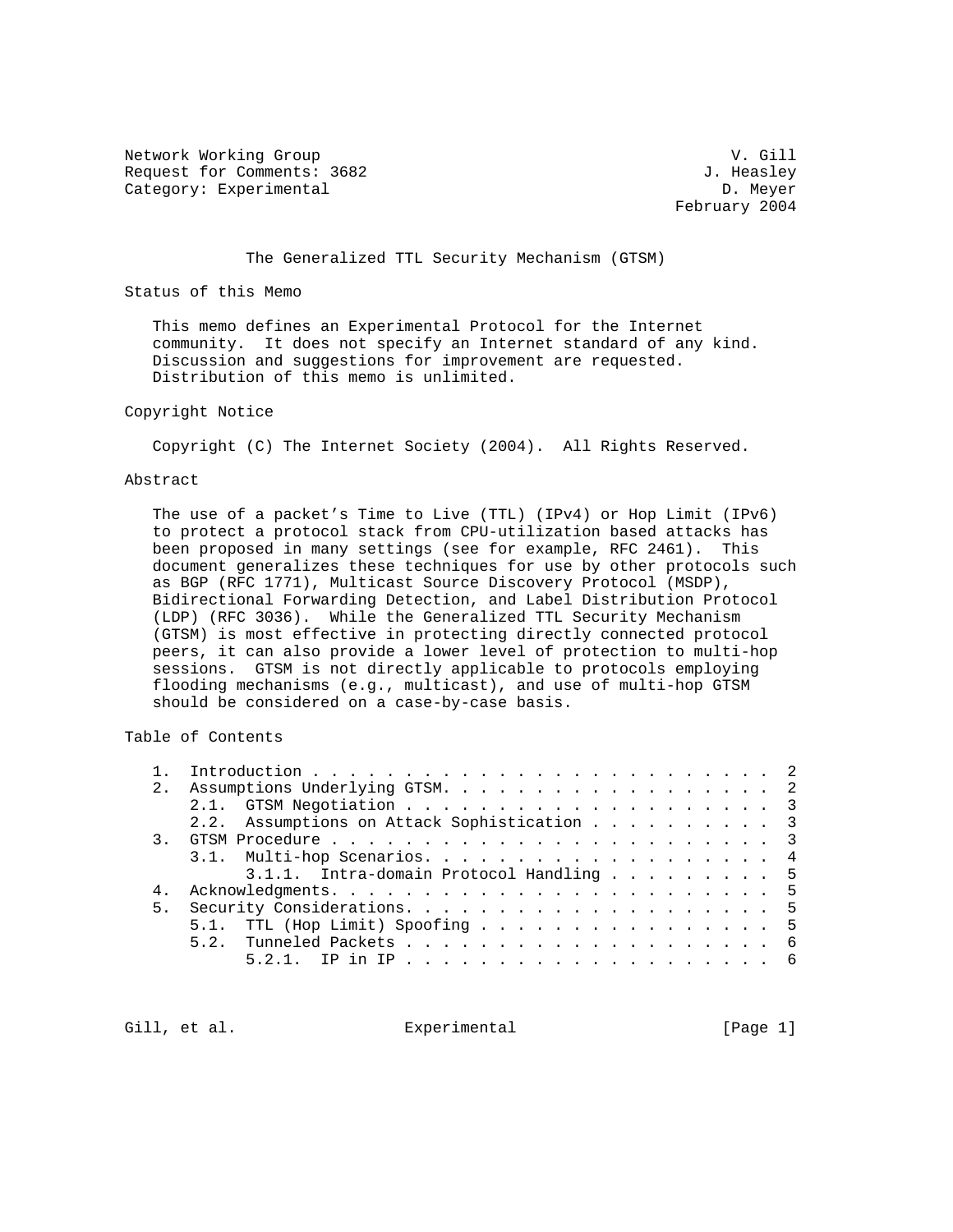| 5.2.2. IP in MPLS 7                 |  |  |  |
|-------------------------------------|--|--|--|
| 5.3. Multi-Hop Protocol Sessions. 8 |  |  |  |
|                                     |  |  |  |
|                                     |  |  |  |
| 7.1. Normative References 8         |  |  |  |
| 7.2. Informative References 9       |  |  |  |
|                                     |  |  |  |
| 9. Full Copyright Statement 11      |  |  |  |

## 1. Introduction

 The Generalized TTL Security Mechanism (GTSM) is designed to protect a router's TCP/IP based control plane from CPU-utilization based attacks. In particular, while cryptographic techniques can protect the router-based infrastructure (e.g., BGP [RFC1771], [RFC1772]) from a wide variety of attacks, many attacks based on CPU overload can be prevented by the simple mechanism described in this document. Note that the same technique protects against other scarce-resource attacks involving a router's CPU, such as attacks against processor-line card bandwidth.

 GTSM is based on the fact that the vast majority of protocol peerings are established between routers that are adjacent [PEERING]. Thus most protocol peerings are either directly between connected interfaces or at the worst case, are between loopback and loopback, with static routes to loopbacks. Since TTL spoofing is considered nearly impossible, a mechanism based on an expected TTL value can provide a simple and reasonably robust defense from infrastructure attacks based on forged protocol packets.

 Finally, the GTSM mechanism is equally applicable to both TTL (IPv4) and Hop Limit (IPv6), and from the perspective of GTSM, TTL and Hop Limit have identical semantics. As a result, in the remainder of this document the term "TTL" is used to refer to both TTL or Hop Limit (as appropriate).

 The key words "MUST", "MUST NOT", "REQUIRED", "SHALL", "SHALL NOT", "SHOULD", "SHOULD NOT", "RECOMMENDED", "MAY", and "OPTIONAL" in this document are to be interpreted as described in BCP 14, RFC 2119 [RFC2119].

2. Assumptions Underlying GTSM

GTSM is predicated upon the following assumptions:

 (i) The vast majority of protocol peerings are between adjacent routers [PEERING].

Gill, et al. Experimental [Page 2]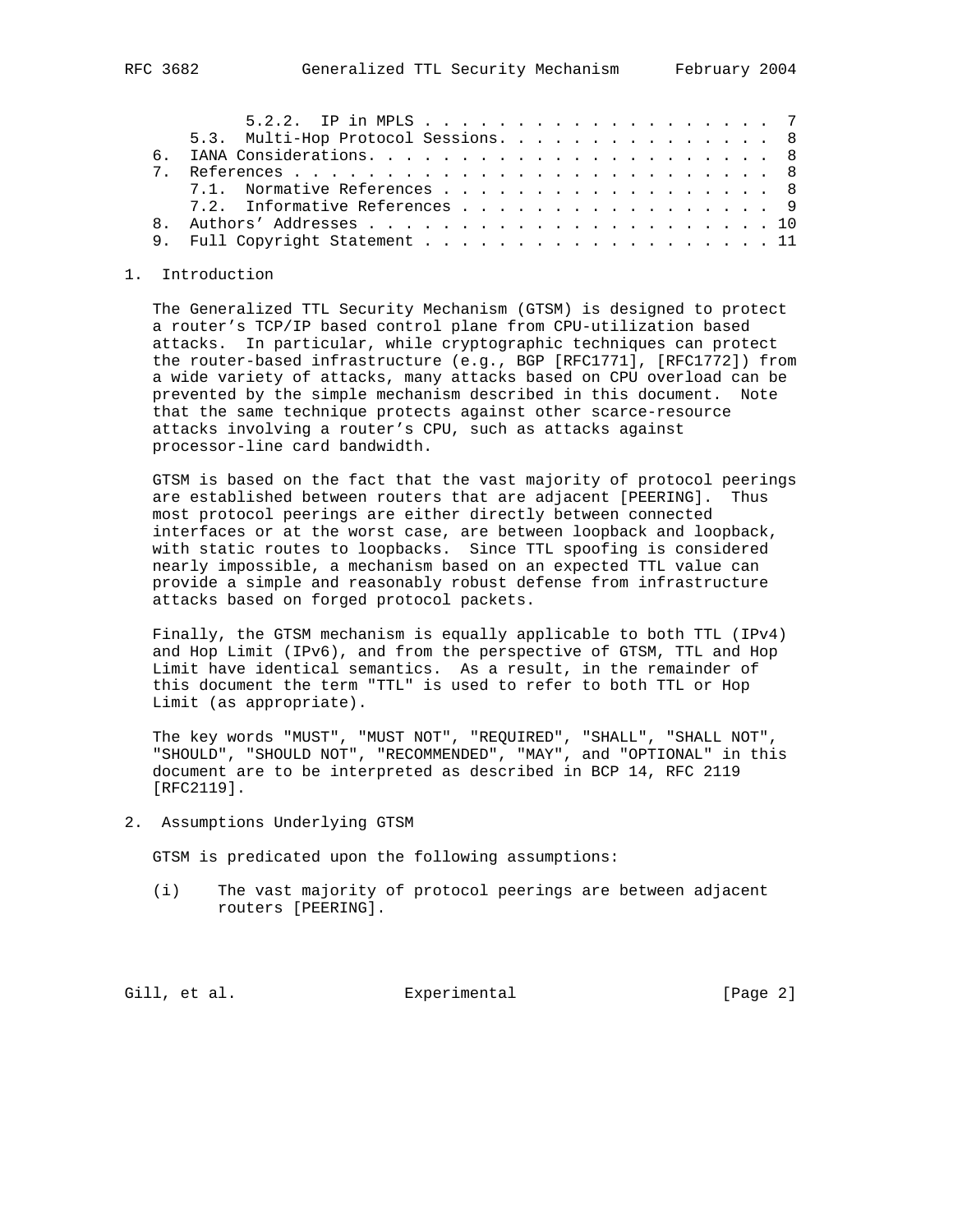- (ii) It is common practice for many service providers to ingress filter (deny) packets that have the provider's loopback addresses as the source IP address.
- (iii) Use of GTSM is OPTIONAL, and can be configured on a per-peer (group) basis.
- (iv) The router supports a method of classifying traffic destined for the route processor into interesting/control and not-control queues.
- (iv) The peer routers both implement GTSM.
- 2.1. GTSM Negotiation

 This document assumes that GTSM will be manually configured between protocol peers. That is, no automatic GTSM capability negotiation, such as is envisioned by RFC 2842 [RFC2842] is assumed or defined.

2.2. Assumptions on Attack Sophistication

 Throughout this document, we assume that potential attackers have evolved in both sophistication and access to the point that they can send control traffic to a protocol session, and that this traffic appears to be valid control traffic (i.e., has the source/destination of configured peer routers).

 We also assume that each router in the path between the attacker and the victim protocol speaker decrements TTL properly (clearly, if either the path or the adjacent peer is compromised, then there are worse problems to worry about).

 Since the vast majority of our peerings are between adjacent routers, we can set the TTL on the protocol packets to 255 (the maximum possible for IP) and then reject any protocol packets that come in from configured peers which do NOT have an inbound TTL of 255.

 GTSM can be disabled for applications such as route-servers and other large diameter multi-hop peerings. In the event that an the attack comes in from a compromised multi-hop peering, that peering can be shut down (a method to reduce exposure to multi-hop attacks is outlined below).

3. GTSM Procedure

 GTSM SHOULD NOT be enabled by default. The following process describes the per-peer behavior:

Gill, et al. Experimental [Page 3]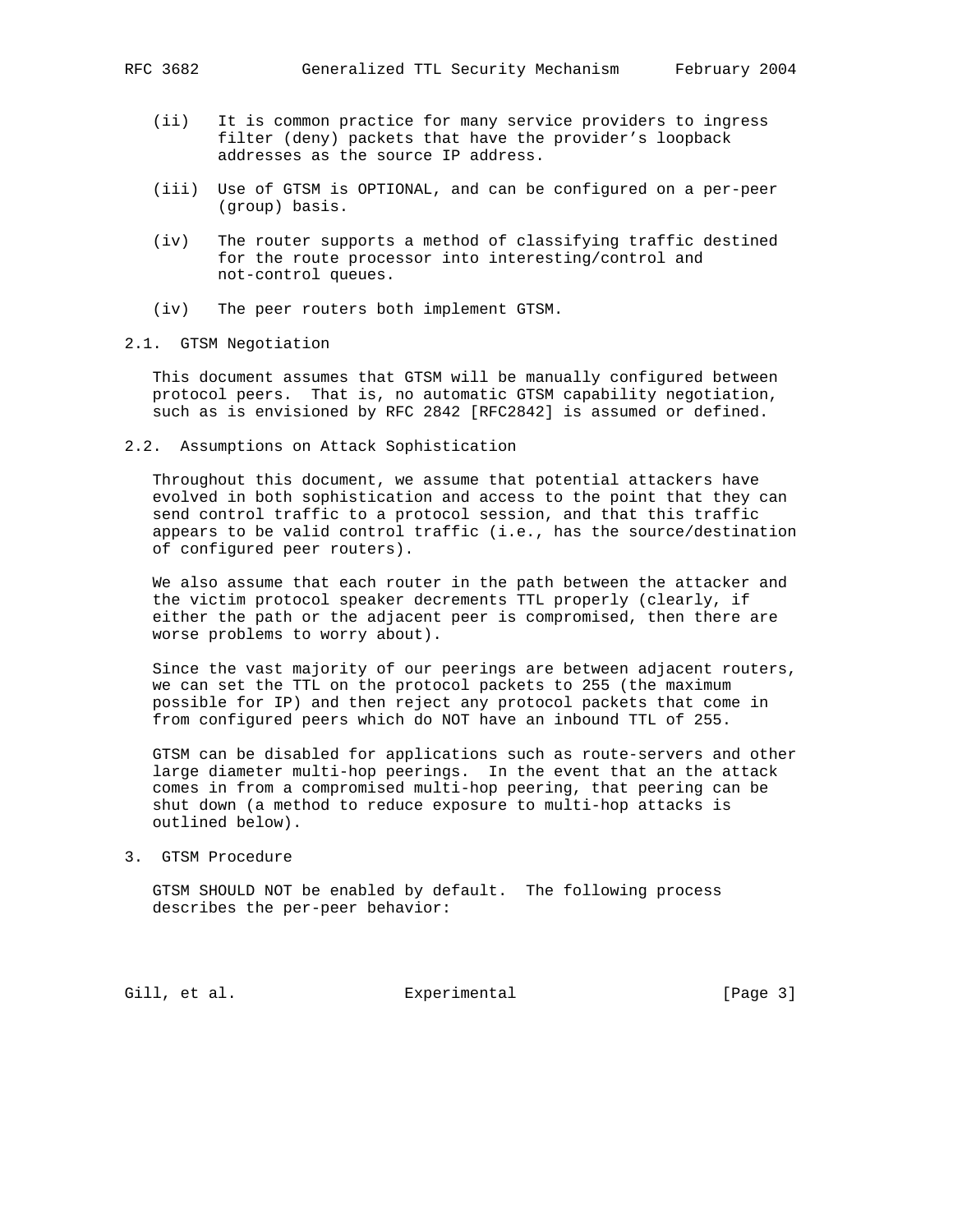- (i) If GTSM is enabled, an implementation performs the following procedure:
	- (a) For directly connected routers,
		- o Set the outbound TTL for the protocol connection to 255.
		- o For each configured protocol peer:

 Update the receive path Access Control List (ACL) or firewall to only allow protocol packets to pass onto the Route Processor (RP) that have the correct <source, destination, TTL> tuple. The TTL must either be 255 (for a directly connected peer), or 255-(configured range-of-acceptable-hops) for a multi-hop peer. We specify a range here to achieve some robustness to changes in topology. Any directly connected check MUST be disabled for such peerings.

 It is assumed that a receive path ACL is an ACL that is designed to control which packets are allowed to go to the RP. This procedure will only allow protocol packets from adjacent router to pass onto the RP.

- (b) If the inbound TTL is 255 (for a directly connected peer), or 255-(configured-range-of-acceptable-hops) (for multi-hop peers), the packet is NOT processed. Rather, the packet is placed into a low priority queue, and subsequently logged and/or silently discarded. In this case, an ICMP message MUST NOT be generated.
- (ii) If GTSM is not enabled, normal protocol behavior is followed.
- 3.1. Multi-hop Scenarios

 When a multi-hop protocol session is required, we set the expected TTL value to be 255-(configured-range-of-acceptable-hops). This approach provides a qualitatively lower degree of security for the protocol implementing GTSM (i.e., a DoS attack could theoretically be launched by compromising some box in the path). However, GTSM will still catch the vast majority of observed DDoS attacks against a given protocol. Note that since the number of hops can change rapidly in real network situations, it is considered that GTSM may not be able to handle this scenario adequately and an implementation MAY provide OPTIONAL support.

Gill, et al. Experimental [Page 4]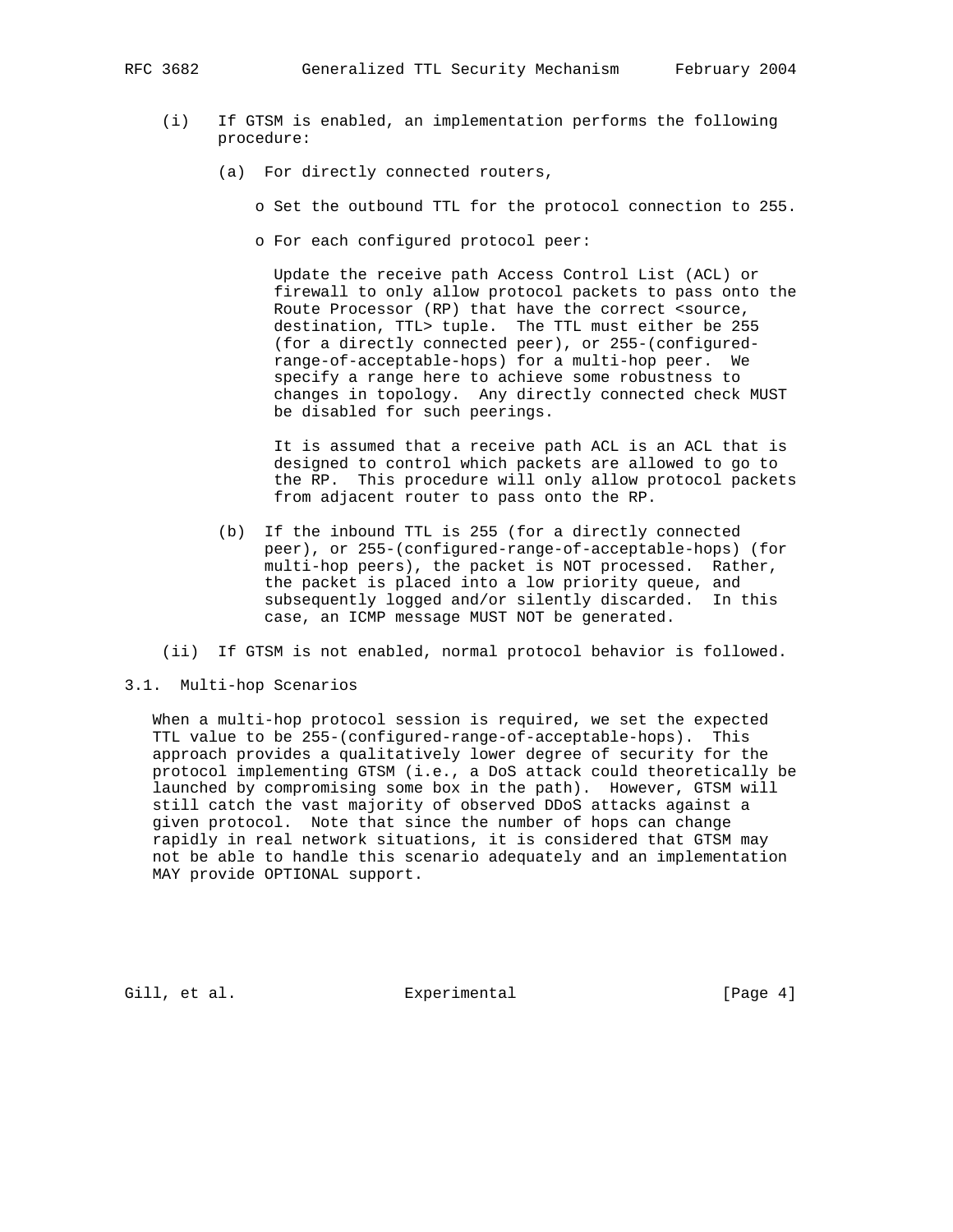## 3.1.1. Intra-domain Protocol Handling

 In general, GTSM is not used for intra-domain protocol peers or adjacencies. The special case of iBGP peers can be protected by filtering at the network edge for any packet that has a source address of one of the loopback addresses used for the intra-domain peering. In addition, the current best practice is to further protect such peers or adjacencies with an MD5 signature [RFC2385].

4. Acknowledgments

 The use of the TTL field to protect BGP originated with many different people, including Paul Traina and Jon Stewart. Ryan McDowell also suggested a similar idea. Steve Bellovin, Jay Borkenhagen, Randy Bush, Vern Paxon, Pekka Savola, and Robert Raszuk also provided useful feedback on earlier versions of this document. David Ward provided insight on the generalization of the original BGP-specific idea.

5. Security Considerations

 GTSM is a simple procedure that protects single hop protocol sessions, except in those cases in which the peer has been compromised.

# 5.1. TTL (Hop Limit) Spoofing

 The approach described here is based on the observation that a TTL (or Hop Limit) value of 255 is non-trivial to spoof, since as the packet passes through routers towards the destination, the TTL is decremented by one. As a result, when a router receives a packet, it may not be able to determine if the packet's IP address is valid, but it can determine how many router hops away it is (again, assuming none of the routers in the path are compromised in such a way that they would reset the packet's TTL).

 Note, however, that while engineering a packet's TTL such that it has a particular value when sourced from an arbitrary location is difficult (but not impossible), engineering a TTL value of 255 from non-directly connected locations is not possible (again, assuming none of the directly connected neighbors are compromised, the packet hasn't been tunneled to the decapsulator, and the intervening routers are operating in accordance with RFC 791 [RFC791]).

Gill, et al. Superimental Experimental [Page 5]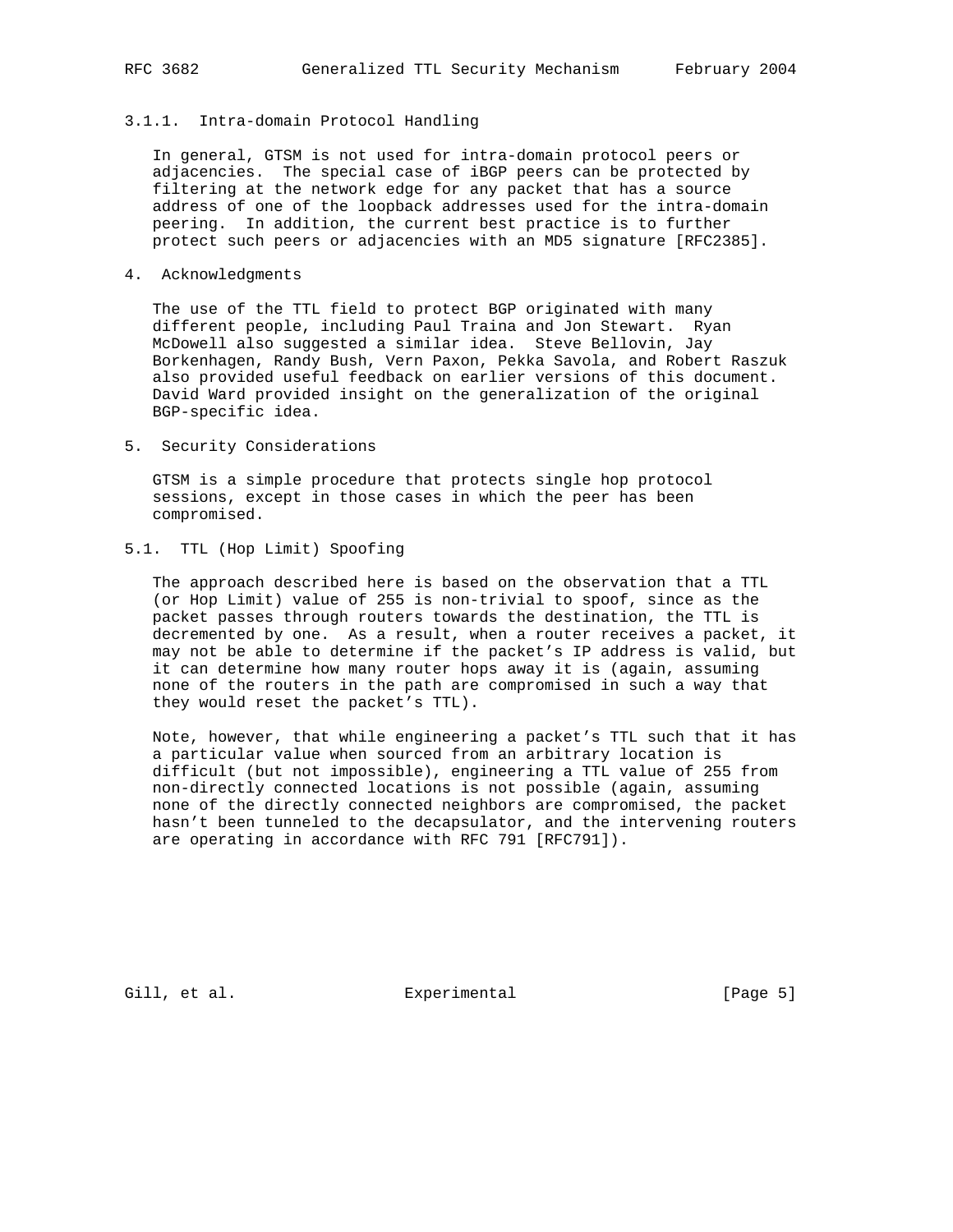# 5.2. Tunneled Packets

 An exception to the observation that a packet with TTL of 255 is difficult to spoof occurs when a protocol packet is tunneled to a decapsulator who then forwards the packet to a directly connected protocol peer. In this case the decapsulator (tunnel endpoint) can either be the penultimate hop, or the last hop itself. A related case arises when the protocol packet is tunneled directly to the protocol peer (the protocol peer is the decapsulator).

 When the protocol packet is encapsulated in IP, it is possible to spoof the TTL. It may also be impossible to legitimately get the packet to the protocol peer with a TTL of 255, as in the IP in MPLS cases described below.

 Finally, note that the security of any tunneling technique depends heavily on authentication at the tunnel endpoints, as well as how the tunneled packets are protected in flight. Such mechanisms are, however, beyond the scope of this memo.

## 5.2.1. IP in IP

 Protocol packets may be tunneled over IP directly to a protocol peer, or to a decapsulator (tunnel endpoint) that then forwards the packet to a directly connected protocol peer (e.g., in IP-in-IP [RFC2003], GRE [RFC2784], or various forms of IPv6-in-IPv4 [RFC2893]). These cases are depicted below.

|         | Peer router ---------- Tunnel endpoint router and peer          |  |
|---------|-----------------------------------------------------------------|--|
| TTL=255 | [tunnel] [TTL=255 at ingress]                                   |  |
|         | $[TTL=255$ at eqress]                                           |  |
|         | Peer router --------- Tunnel endpoint router ----- On-link peer |  |
| TTL=255 | [tunnel] [TTL=255 at ingress] [TTL=254 at ingress]              |  |
|         | $[TTL=254$ at eqress]                                           |  |

 In the first case, in which the encapsulated packet is tunneled directly to the protocol peer, the encapsulated packet's TTL can be set arbitrary value. In the second case, in which the encapsulated packet is tunneled to a decapsulator (tunnel endpoint) which then forwards it to a directly connected protocol peer, RFC 2003 specifies the following behavior:

 When encapsulating a datagram, the TTL in the inner IP header is decremented by one if the tunneling is being done as part of forwarding the datagram; otherwise, the inner header TTL is not changed during encapsulation. If the resulting TTL in the inner IP header is 0, the datagram is discarded and an ICMP Time

Gill, et al. Superimental Experimental [Page 6]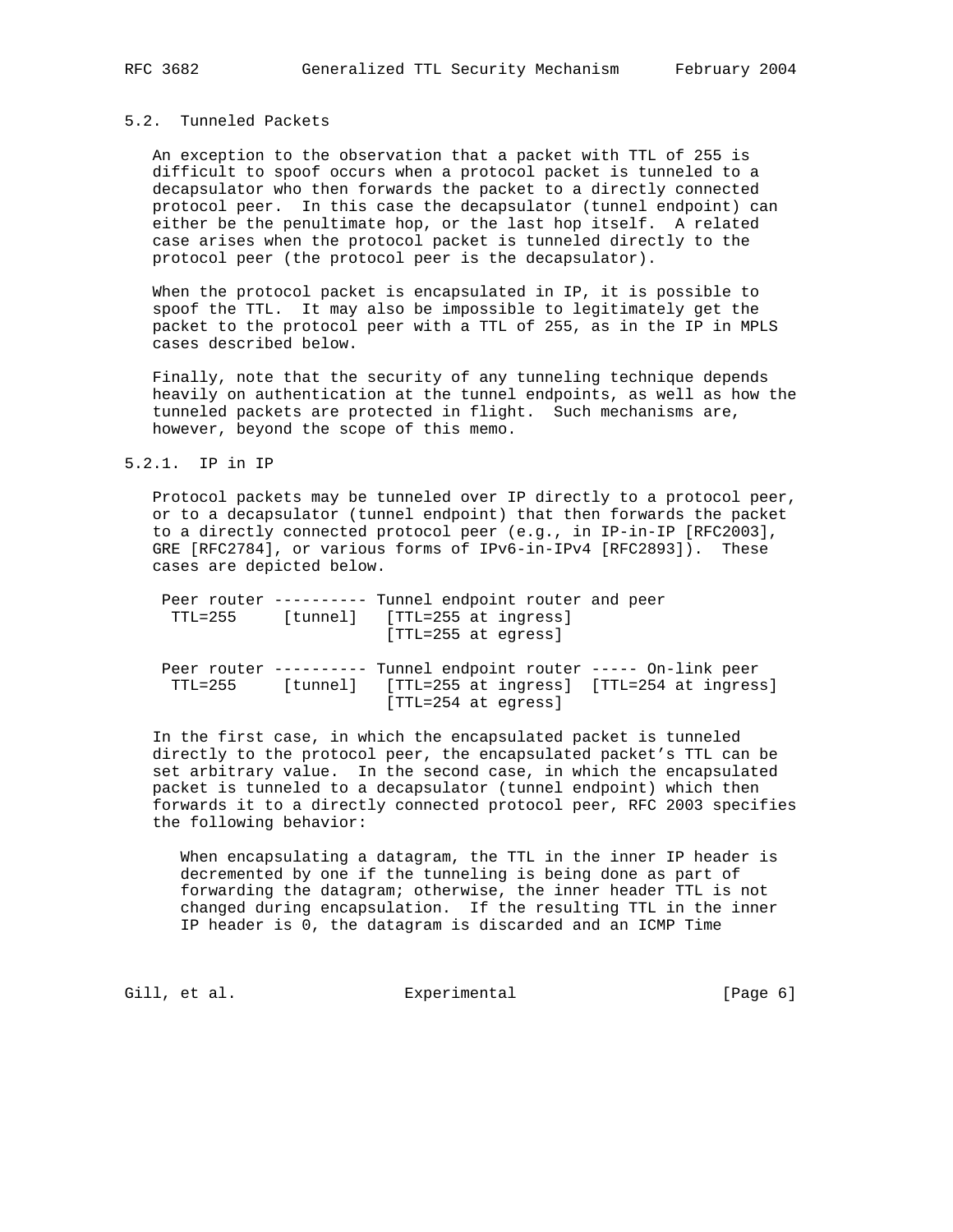Exceeded message SHOULD be returned to the sender. An encapsulator MUST NOT encapsulate a datagram with TTL = 0.

 Hence the inner IP packet header's TTL, as seen by the decapsulator, can be set to an arbitrary value (in particular, 255). As a result, it may not be possible to deliver the protocol packet to the peer with a TTL of 255.

## 5.2.2. IP in MPLS

 Protocol packets may also be tunneled over MPLS to a protocol peer which either the penultimate hop (when the penultimate hop popping (PHP) is employed [RFC3032]), or one hop beyond the penultimate hop. These cases are depicted below.

|         |          | Peer router --------- Penultimate Hop (PH) and peer |
|---------|----------|-----------------------------------------------------|
| TTL=255 | [tunnel] | [TTL=255 at ingress]                                |
|         |          | [TTL<=254 at eqress]                                |

 Peer router ---------- Penultimate Hop -------- On-link peer TTL=255 [tunnel] [TTL=255 at ingress] [TTL <=254 at ingress] [TTL<=254 at egress]

 TTL handling for these cases is described in RFC 3032. RFC 3032 states that when the IP packet is first labeled:

 ... the TTL field of the label stack entry MUST BE set to the value of the IP TTL field. (If the IP TTL field needs to be decremented, as part of the IP processing, it is assumed that this has already been done.)

When the label is popped:

 When a label is popped, and the resulting label stack is empty, then the value of the IP TTL field SHOULD BE replaced with the outgoing TTL value, as defined above. In IPv4 this also requires modification of the IP header checksum.

where the definition of "outgoing TTL" is:

 The "incoming TTL" of a labeled packet is defined to be the value of the TTL field of the top label stack entry when the packet is received.

Gill, et al. Experimental [Page 7]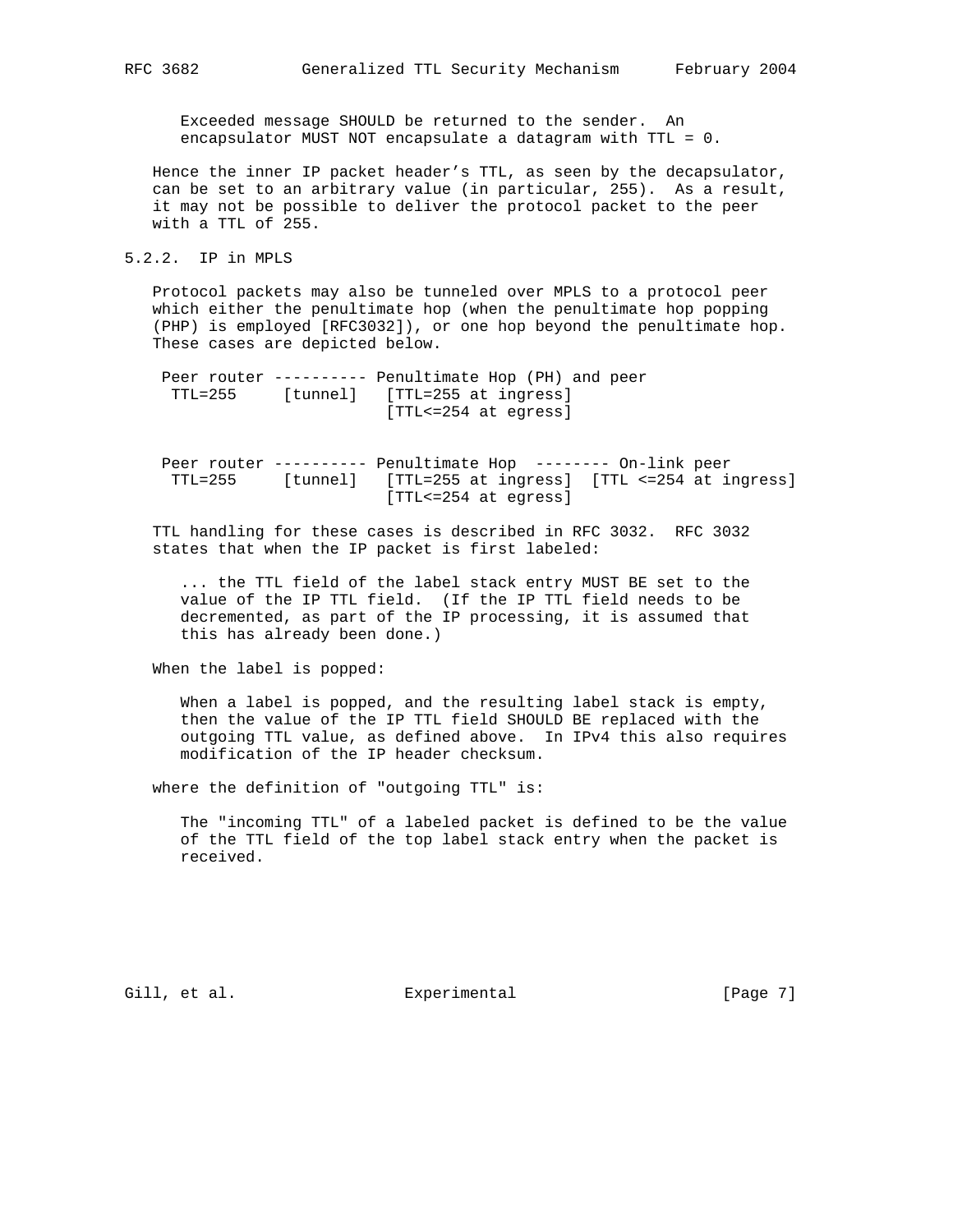The "outgoing TTL" of a labeled packet is defined to be the larger of:

- a) one less than the incoming TTL, b) zero.
- In either of these cases, the minimum value by which the TTL could be decremented would be one (the network operator prefers to hide its infrastructure by decrementing the TTL by the minimum number of LSP hops, one, rather than decrementing the TTL as it traverses its MPLS domain). As a result, the maximum TTL value at egress from the MPLS cloud is 254 (255-1), and as a result the check described in section
- 5.3. Multi-Hop Protocol Sessions

 While the GTSM method is less effective for multi-hop protocol sessions, it does close the window on several forms of attack. However, in the multi-hop scenario GTSM is an OPTIONAL extension. Protection of the protocol infrastructure beyond what is provided by the GTSM method will likely require cryptographic machinery such as is envisioned by Secure BGP (S-BGP) [SBGP1,SBGP2], and/or other extensions. Finally, note that in the multi-hop case described above, we specify a range of acceptable TTLs in order to achieve some robustness to topology changes. This robustness to topological change comes at the cost of the loss of some robustness to different forms of attack.

6. IANA Considerations

3 will fail.

 This document creates no new requirements on IANA namespaces [RFC2434].

- 7. References
- 7.1. Normative References
	- [RFC791] Postel, J., "Internet Protocol Specification", STD 5, RFC 791, September 1981.
	- [RFC1771] Rekhter, Y. and T. Li (Editors), "A Border Gateway Protocol (BGP-4)", RFC 1771, March 1995.
	- [RFC1772] Rekhter, Y. and P. Gross, "Application of the Border Gateway Protocol in the Internet", RFC 1772, March 1995.
	- [RFC2003] Perkins, C., "IP Encapsulation with IP", RFC 2003, October 1996.

Gill, et al. Experimental [Page 8]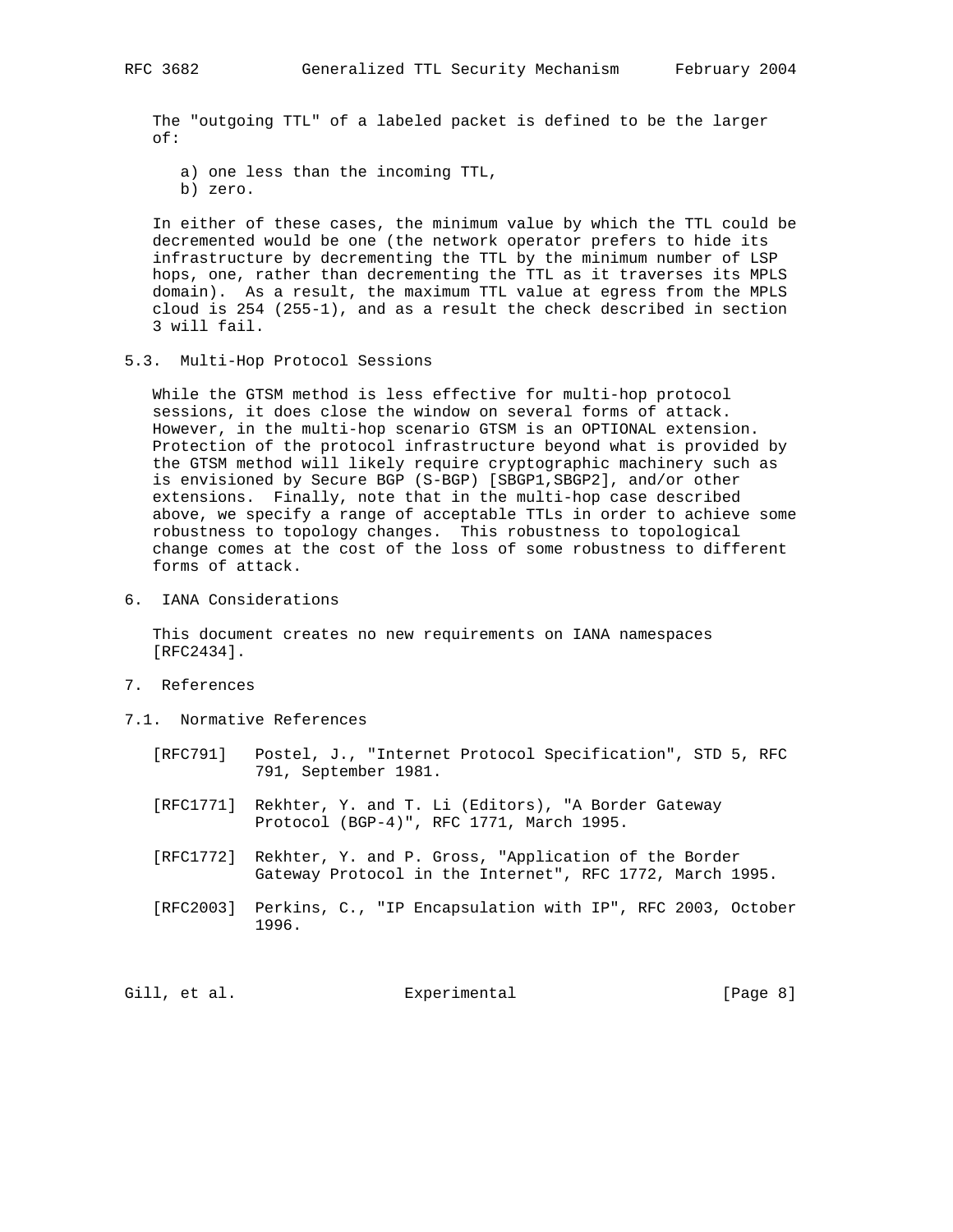- [RFC2119] Bradner, S., "Key words for use in RFCs to Indicate Requirement Levels", BCP 14, RFC 2119, March 1997.
- [RFC2385] Heffernan, A., "Protection of BGP Sessions via the TCP MD5 Signature Option", RFC 2385, August 1998.
- [RFC2461] Narten, T., Nordmark, E. and W. Simpson, "Neighbor Discover for IP Version 6 (IPv6)", RFC 2461, December 1998.
- [RFC2784] Farinacci, D., "Generic Routing Encapsulation (GRE)", RFC 2784, March 2000.
- [RFC2842] Chandra, R. and J. Scudder, "Capabilities Advertisement with BGP-4", RFC 2842, May 2000.
- [RFC2893] Gilligan, R. and E. Nordmark, "Transition Mechanisms for IPv6 Hosts and Routers", RFC 2893, August 2000.
- [RFC3032] Rosen, E. Tappan, D., Fedorkow, G., Rekhter, Y., Farinacci, D., Li, T. and A. Conta, "MPLS Label Stack Encoding", RFC 3032, January 2001.
- [RFC3036] Andersson, L., Doolan, P., Feldman, N., Fredette, A. and B. Thomas, "LDP Specification", RFC 3036, January 2001.
- [RFC3392] Chandra, R. and J. Scudder, "Capabilities Advertisement with BGP-4", RFC 3392, November 2002.
- [SBGP1] Kent, S., C. Lynn, and K. Seo, "Secure Border Gateway Protocol (Secure-BGP)", IEEE Journal on Selected Areas in Communications, volume 18, number 4, April, 2000.
- [SBGP2] Kent, S., C. Lynn, J. Mikkelson, and K. Seo, "Secure Border Gateway Protocol (S-BGP) -- Real World Performance and Deployment Issues", Proceedings of the IEEE Network and Distributed System Security Symposium, February, 2000.

## 7.2. Informative References

- [BFD] Katz, D. and D. Ward, "Bidirectional Forwarding Detection", Work in Progress, June 2003.
- [PEERING] Empirical data gathered from the Sprint and AOL backbones, October, 2002.

Gill, et al. Superimental Experimental [Page 9]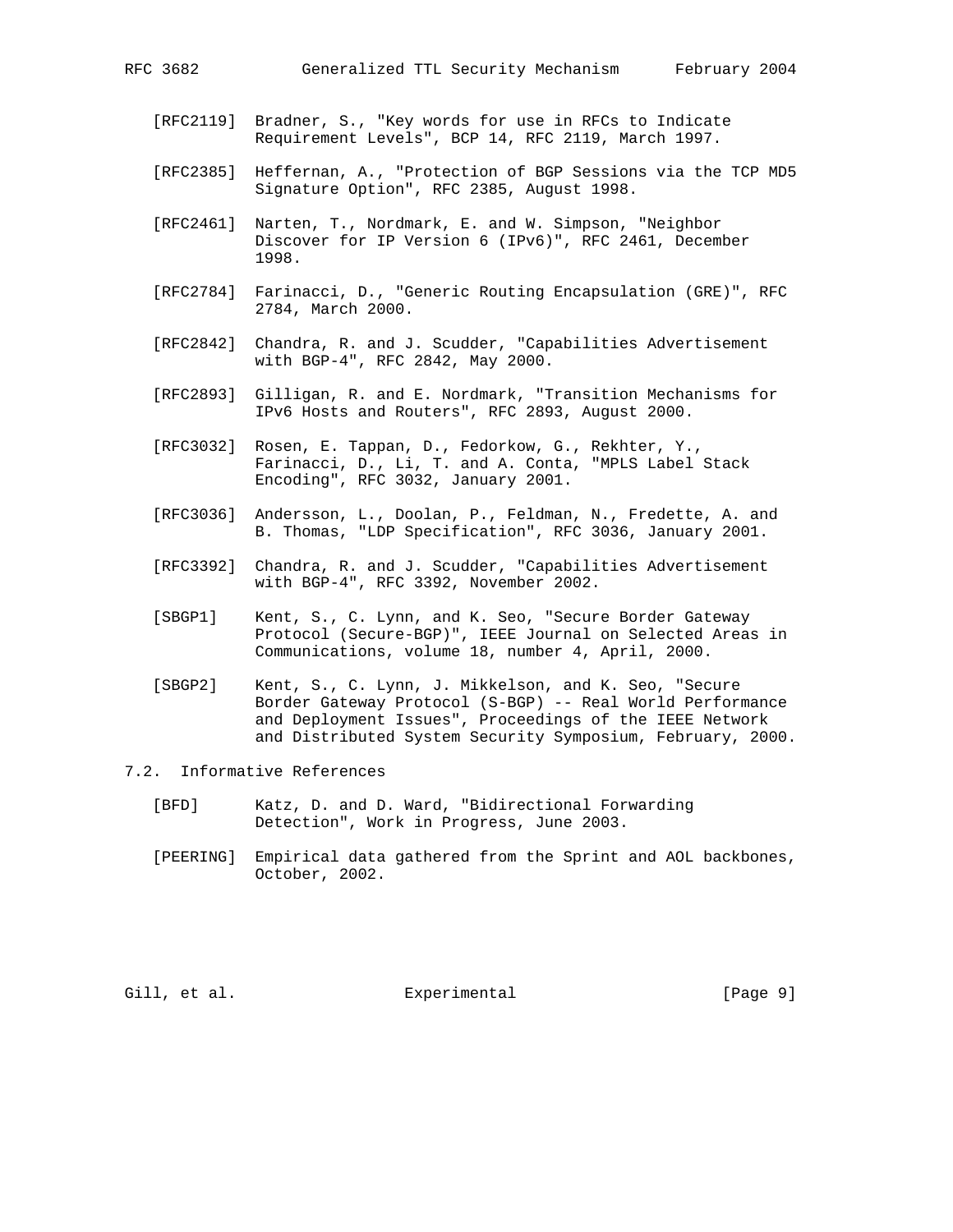- [RFC2028] Hovey, R. and S. Bradner, "The Organizations Involved in the IETF Standards Process", BCP 11, RFC 2028, October 1996.
- [RFC2434] Narten, T., and H. Alvestrand, "Guidelines for Writing an IANA Considerations Section in RFCs", BCP 26, RFC 2434, October 1998.
- [RFC3618] Meyer, D. and W. Fenner, Eds., "The Multicast Source Discovery Protocol (MSDP)", RFC 3618, October 2003.
- 8. Authors' Addresses

Vijay Gill

EMail: vijay@umbc.edu

John Heasley

EMail: heas@shrubbery.net

David Meyer

EMail: dmm@1-4-5.net

Gill, et al. Experimental [Page 10]